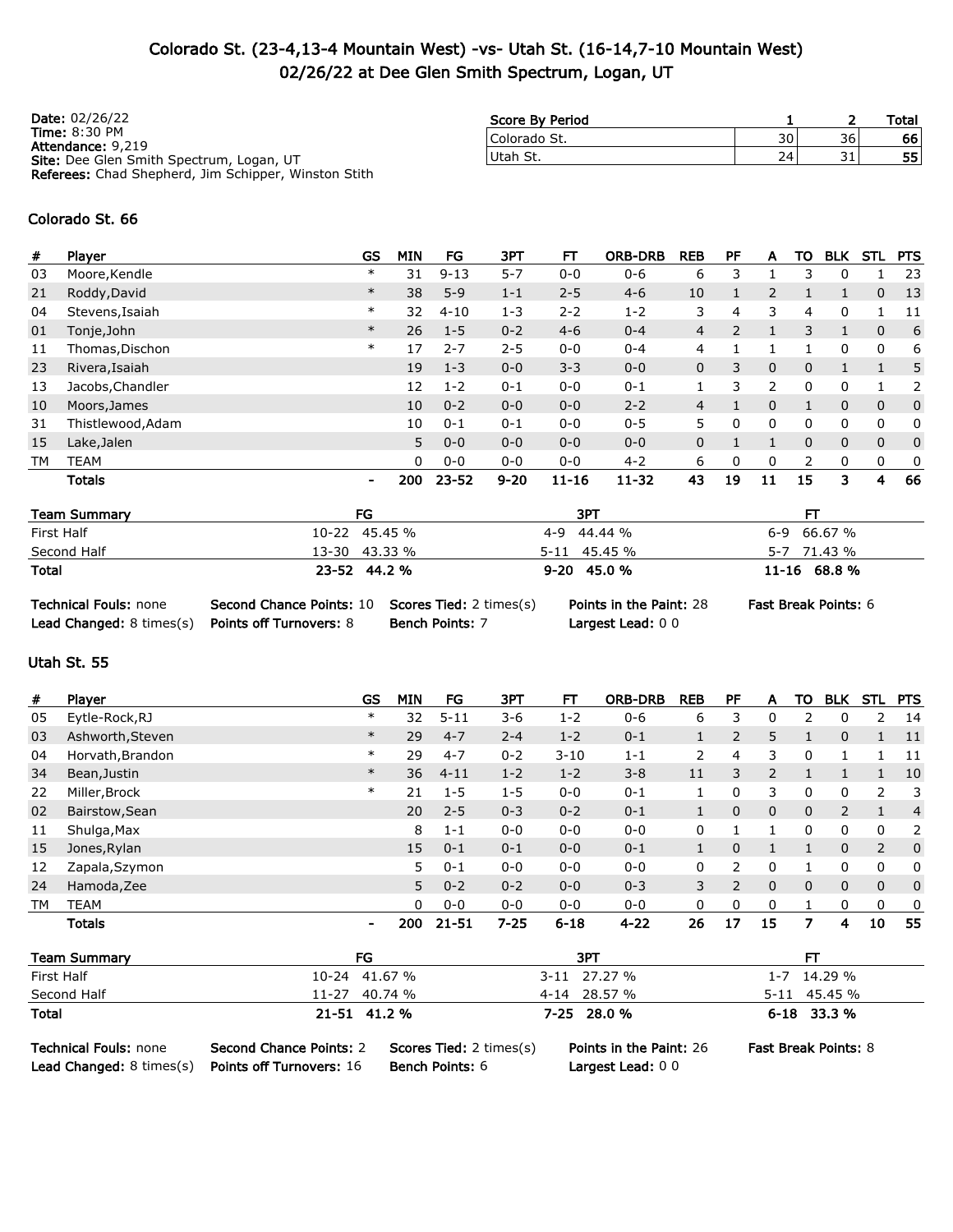# 1st Half Play By Play

| VISITORS: Colorado St.                              | Time                                          |         |                | Score Margin HOME TEAM: Utah St.             |
|-----------------------------------------------------|-----------------------------------------------|---------|----------------|----------------------------------------------|
| GOOD 3PTR by MOORE, KENDLE                          | 19:38                                         | $3 - 0$ | V <sub>3</sub> |                                              |
| ASSIST by THOMAS, DISCHON                           | $\overline{\phantom{a}}$                      |         |                |                                              |
|                                                     | 19:08                                         |         |                | MISS JUMPER by EYTLE-ROCK, RJ (in the paint) |
| REBOUND DEF by TONJE, JOHN                          | $\qquad \qquad -$                             |         |                |                                              |
| BLOCK by TONJE, JOHN                                | 19:08                                         |         |                |                                              |
| GOOD JUMPER by TONJE, JOHN(fastbreak)(in the paint) | 19:02                                         | $5 - 0$ | V <sub>5</sub> |                                              |
|                                                     | 18:31                                         |         |                | MISS JUMPER by BEAN, JUSTIN                  |
| REBOUND DEF by RODDY, DAVID                         | $\mathbf{u} = \mathbf{v}$                     |         |                |                                              |
| TURNOVER by THOMAS, DISCHON                         | 18:17                                         |         |                |                                              |
|                                                     | 18:17                                         |         |                | STEAL by EYTLE-ROCK, RJ                      |
|                                                     | 18:09                                         |         |                | TURNOVER by BEAN, JUSTIN                     |
| MISS JUMPER by STEVENS, ISAIAH (in the paint)       | 17:38                                         |         |                |                                              |
| REBOUND OFF by STEVENS, ISAIAH                      | $\overline{\phantom{a}}$                      |         |                |                                              |
| TURNOVER by TEAM                                    | 17:38                                         |         |                |                                              |
|                                                     | 17:15                                         |         |                | MISS LAYUP by BEAN, JUSTIN(in the paint)     |
| REBOUND DEF by THOMAS, DISCHON                      | $\mathord{\hspace{1pt}\text{--}\hspace{1pt}}$ |         |                |                                              |
| BLOCK by RODDY, DAVID                               | 17:15                                         |         |                |                                              |
| TURNOVER by TONJE, JOHN                             | 17:02                                         |         |                |                                              |
|                                                     | 17:02                                         |         |                | STEAL by MILLER, BROCK                       |
|                                                     | 16:55                                         | $5 - 3$ | V 2            | GOOD 3PTR by EYTLE-ROCK, RJ (fastbreak)      |
|                                                     | $-$                                           |         |                | ASSIST by MILLER, BROCK                      |
| TURNOVER by TONJE, JOHN                             | 16:39                                         |         |                |                                              |
|                                                     | 16:39                                         |         |                | STEAL by MILLER, BROCK                       |
| FOUL by MOORE, KENDLE                               | 16:20                                         |         |                |                                              |
|                                                     | 16:20                                         |         |                | MISS FT by HORVATH, BRANDON                  |
|                                                     | $- -$                                         |         |                | REBOUND DEADB by TEAM                        |
|                                                     | 16:20                                         | $5 - 4$ | V 1            | GOOD FT by HORVATH, BRANDON                  |
|                                                     | 15:56                                         |         |                | FOUL by BEAN, JUSTIN                         |
| TIMEOUT MEDIA by TEAM                               | 15:56                                         |         |                |                                              |
| GOOD FT by TONJE, JOHN                              | 15:56                                         | $6 - 4$ | V <sub>2</sub> |                                              |
| MISS FT by TONJE, JOHN                              | 15:55                                         |         |                |                                              |
|                                                     | $- -$                                         |         |                | REBOUND DEF by BEAN, JUSTIN                  |
|                                                     | 15:41                                         |         |                | MISS 3PTR by MILLER, BROCK                   |
| REBOUND DEF by TEAM                                 | $\qquad \qquad -$                             |         |                |                                              |
| GOOD 3PTR by THOMAS, DISCHON                        | 15:26                                         | $9 - 4$ | V <sub>5</sub> |                                              |
| ASSIST by STEVENS, ISAIAH                           | $ -$                                          |         |                |                                              |
|                                                     | 15:07                                         |         |                | MISS 3PTR by ASHWORTH, STEVEN                |
| REBOUND DEF by THOMAS, DISCHON                      | $\overline{\phantom{a}}$                      |         |                |                                              |
|                                                     | 14:54                                         |         |                | FOUL by HORVATH, BRANDON                     |
|                                                     | 14:54                                         |         |                | SUB OUT by EYTLE-ROCK, RJ                    |
|                                                     | 14:54                                         |         |                | SUB OUT by MILLER, BROCK                     |
|                                                     | 14:54                                         |         |                | SUB IN by BAIRSTOW, SEAN                     |
|                                                     | 14:54                                         |         |                | SUB IN by JONES, RYLAN                       |
| SUB OUT by MOORE, KENDLE                            | 14:54                                         |         |                |                                              |
| SUB OUT by THOMAS, DISCHON                          | 14:54                                         |         |                |                                              |
| SUB OUT by RODDY, DAVID                             | 14:54                                         |         |                |                                              |
| SUB IN by MOORS, JAMES                              | 14:54                                         |         |                |                                              |
| SUB IN by JACOBS, CHANDLER                          | 14:54<br>14:54                                |         |                |                                              |
| SUB IN by RIVERA, ISAIAH                            | 14:48                                         |         |                |                                              |
| TURNOVER by STEVENS, ISAIAH                         | 14:48                                         |         |                | STEAL by ASHWORTH, STEVEN                    |
|                                                     | 14:33                                         |         |                | MISS 3PTR by JONES, RYLAN                    |
| REBOUND DEF by JACOBS, CHANDLER                     | $\mathord{\hspace{1pt}\text{--}\hspace{1pt}}$ |         |                |                                              |
|                                                     | 14:17                                         |         |                | FOUL by BEAN, JUSTIN                         |
|                                                     | 14:17                                         |         |                | SUB OUT by BEAN, JUSTIN                      |
|                                                     | 14:17                                         |         |                | SUB IN by ZAPALA, SZYMON                     |
| MISS JUMPER by TONJE, JOHN                          | 14:13                                         |         |                |                                              |
|                                                     | $\sim$ $\sim$                                 |         |                | REBOUND DEF by JONES, RYLAN                  |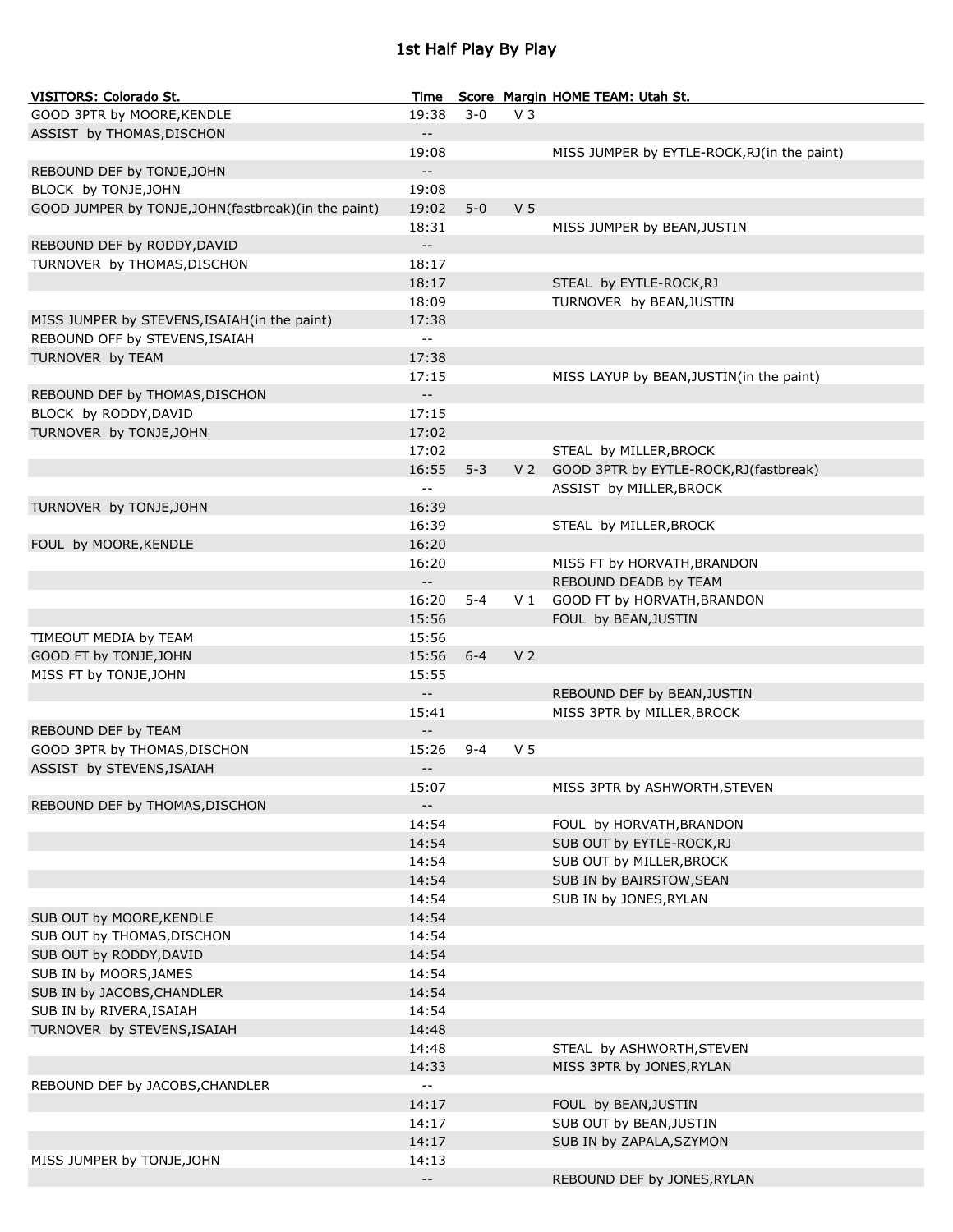| FOUL by JACOBS, CHANDLER                      | 14:04                                         |                  |                |                                                         |
|-----------------------------------------------|-----------------------------------------------|------------------|----------------|---------------------------------------------------------|
|                                               | 13:53                                         |                  |                | TURNOVER by ZAPALA, SZYMON                              |
| STEAL by JACOBS, CHANDLER                     | 13:53                                         |                  |                |                                                         |
| GOOD LAYUP by STEVENS, ISAIAH (in the paint)  | 13:44 11-4                                    |                  | V 7            |                                                         |
| ASSIST by JACOBS, CHANDLER                    | $\overline{\phantom{m}}$ .                    |                  |                |                                                         |
| FOUL by MOORS, JAMES                          | 13:25                                         |                  |                |                                                         |
|                                               | 13:25                                         |                  |                | MISS FT by HORVATH, BRANDON                             |
|                                               | $\overline{\phantom{a}}$                      |                  |                | REBOUND DEADB by TEAM                                   |
|                                               | 13:25                                         |                  |                | SUB OUT by ASHWORTH, STEVEN                             |
|                                               | 13:25                                         |                  |                | SUB IN by SHULGA, MAX                                   |
|                                               | 13:25                                         |                  |                | MISS FT by HORVATH, BRANDON                             |
| REBOUND DEF by TONJE, JOHN                    | $\overline{\phantom{a}}$                      |                  |                |                                                         |
| TURNOVER by TONJE, JOHN                       | 13:07                                         |                  |                |                                                         |
|                                               | 13:07                                         |                  |                | STEAL by BAIRSTOW, SEAN                                 |
|                                               | 13:01                                         | $11-6$           | V <sub>5</sub> | GOOD LAYUP by BAIRSTOW, SEAN (fastbreak) (in the paint) |
|                                               | 12:41                                         |                  |                | FOUL by ZAPALA, SZYMON                                  |
| GOOD FT by TONJE, JOHN                        | 12:41                                         | $12-6$           | V <sub>6</sub> |                                                         |
| SUB OUT by STEVENS, ISAIAH                    | 12:41                                         |                  |                |                                                         |
| SUB IN by MOORE, KENDLE                       | 12:41                                         |                  |                |                                                         |
| GOOD FT by TONJE, JOHN                        | 12:41                                         | $13-6$           | V <sub>7</sub> |                                                         |
| SUB OUT by TONJE, JOHN                        | 12:41                                         |                  |                |                                                         |
| SUB IN by RODDY, DAVID                        | 12:41                                         |                  |                |                                                         |
|                                               | 12:11                                         | $13-8$           | V <sub>5</sub> | GOOD JUMPER by SHULGA, MAX(in the paint)                |
| TIMEOUT MEDIA by TEAM                         | 11:57                                         |                  |                |                                                         |
| MISS LAYUP by RODDY, DAVID(in the paint)      | 11:53                                         |                  |                |                                                         |
| REBOUND OFF by RODDY, DAVID                   | $\overline{\phantom{a}}$ .                    |                  |                |                                                         |
| GOOD LAYUP by RODDY, DAVID(in the paint)      | 11:50                                         | $15 - 8$         | V <sub>7</sub> |                                                         |
|                                               | 11:27                                         |                  |                | MISS 3PTR by HORVATH, BRANDON                           |
| REBOUND DEF by MOORE, KENDLE                  | $\overline{\phantom{a}}$ .                    |                  |                |                                                         |
| MISS 3PTR by JACOBS, CHANDLER                 | 11:09                                         |                  |                |                                                         |
| REBOUND OFF by TEAM                           |                                               |                  |                |                                                         |
| GOOD LAYUP by JACOBS, CHANDLER (in the paint) | 10:52                                         | $17-8$           | V <sub>9</sub> |                                                         |
| FOUL by JACOBS, CHANDLER                      | 10:35                                         |                  |                |                                                         |
|                                               | 10:35                                         |                  |                | SUB OUT by HORVATH, BRANDON                             |
|                                               | 10:35                                         |                  |                | SUB IN by BEAN, JUSTIN                                  |
| SUB OUT by MOORS, JAMES                       | 10:35                                         |                  |                |                                                         |
| SUB OUT by JACOBS, CHANDLER                   | 10:35                                         |                  |                |                                                         |
| SUB IN by THOMAS, DISCHON                     | 10:35                                         |                  |                |                                                         |
| SUB IN by LAKE, JALEN                         | 10:35                                         |                  |                |                                                         |
| FOUL by RIVERA, ISAIAH                        | 10:32                                         |                  |                |                                                         |
|                                               | 10:29                                         |                  |                | MISS JUMPER by BEAN, JUSTIN                             |
| REBOUND DEF by TEAM                           | $\sim$ $\sim$                                 |                  |                |                                                         |
| TURNOVER by MOORE, KENDLE                     | 10:13                                         |                  |                |                                                         |
|                                               | 10:13                                         |                  |                | STEAL by JONES, RYLAN                                   |
|                                               | 10:07                                         |                  |                | MISS LAYUP by ZAPALA, SZYMON(in the paint)              |
| BLOCK by RIVERA, ISAIAH                       | 10:07                                         |                  |                |                                                         |
| REBOUND DEF by THOMAS, DISCHON                | $\overline{\phantom{a}}$ .                    |                  |                |                                                         |
| MISS JUMPER by THOMAS, DISCHON                | 09:50                                         |                  |                |                                                         |
|                                               | $\overline{\phantom{a}}$                      |                  |                | REBOUND DEF by BEAN, JUSTIN                             |
|                                               | 09:28                                         |                  |                | SUB OUT by ZAPALA, SZYMON                               |
|                                               | 09:28                                         |                  |                | SUB IN by EYTLE-ROCK, RJ                                |
| SUB OUT by RIVERA, ISAIAH                     | 09:28                                         |                  |                |                                                         |
| SUB IN by STEVENS, ISAIAH                     | 09:28                                         |                  |                |                                                         |
| FOUL by LAKE, JALEN                           | 09:20                                         |                  |                |                                                         |
|                                               |                                               | 09:14 17-10      | V <sub>7</sub> | GOOD LAYUP by BEAN, JUSTIN(in the paint)                |
| MISS 3PTR by MOORE, KENDLE                    | 09:00                                         |                  |                |                                                         |
|                                               | $\overline{\phantom{a}}$ .                    |                  |                | REBOUND DEF by EYTLE-ROCK, RJ                           |
| FOUL by STEVENS, ISAIAH                       | 08:52                                         |                  |                |                                                         |
|                                               | 08:51                                         |                  |                | MISS FT by EYTLE-ROCK, RJ                               |
| REBOUND DEF by THOMAS, DISCHON                | $\mathord{\hspace{1pt}\text{--}\hspace{1pt}}$ |                  |                |                                                         |
|                                               | 08:38                                         |                  |                | FOUL by SHULGA, MAX                                     |
| GOOD 3PTR by RODDY, DAVID                     |                                               | 08:34 20-10 V 10 |                |                                                         |
|                                               |                                               |                  |                |                                                         |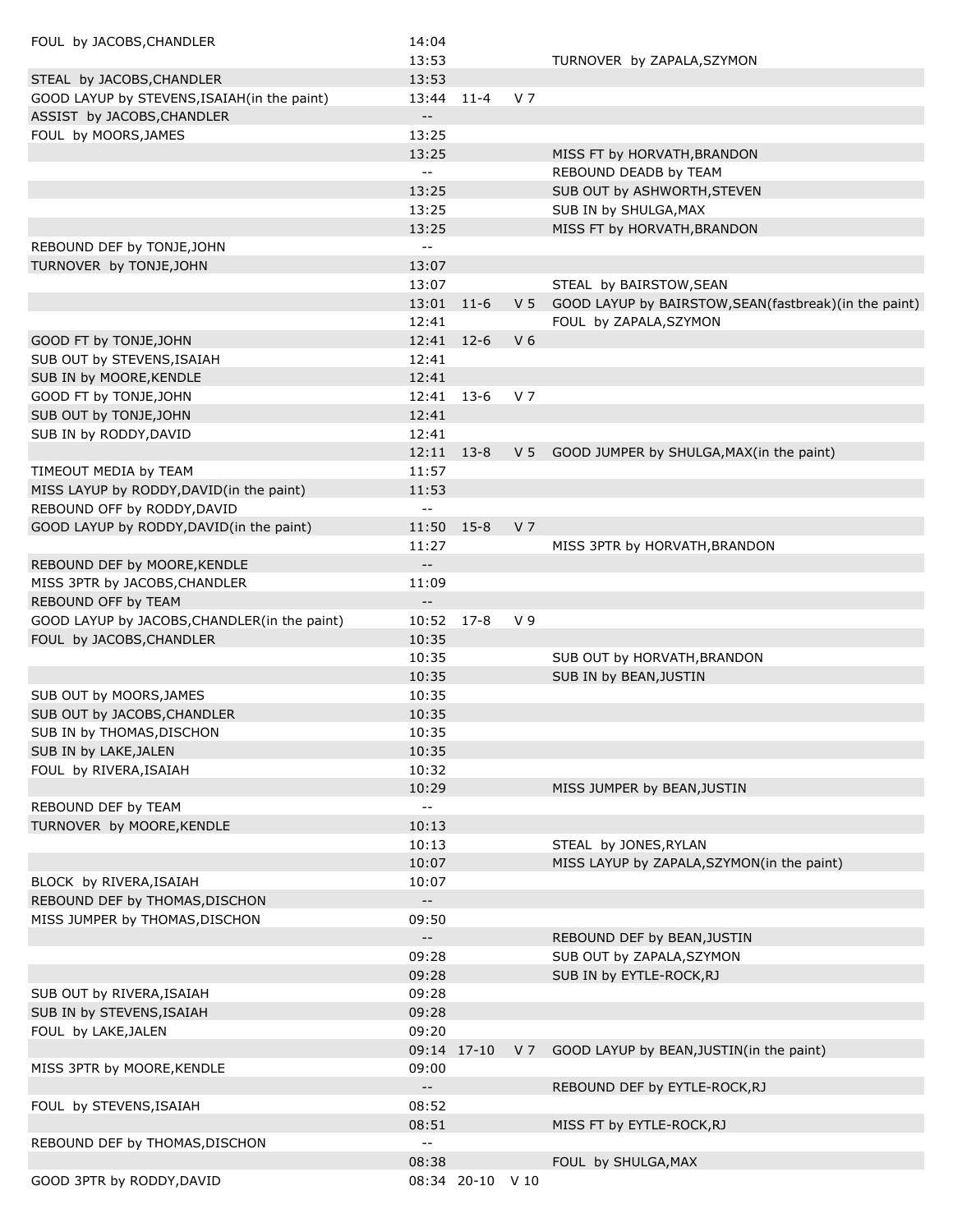| ASSIST by LAKE, JALEN                          | $- -$                      |                  |                |                                                          |
|------------------------------------------------|----------------------------|------------------|----------------|----------------------------------------------------------|
|                                                | 08:02                      |                  |                | MISS JUMPER by EYTLE-ROCK, RJ                            |
| REBOUND DEF by STEVENS, ISAIAH                 | $\overline{\phantom{a}}$   |                  |                |                                                          |
| MISS 3PTR by MOORE, KENDLE                     | 07:40                      |                  |                |                                                          |
|                                                | $\sim$                     |                  |                | REBOUND DEF by BEAN, JUSTIN                              |
|                                                | 07:21                      |                  |                | MISS 3PTR by BAIRSTOW, SEAN                              |
| REBOUND DEF by MOORE, KENDLE                   | $- -$                      |                  |                |                                                          |
| MISS 3PTR by THOMAS, DISCHON                   | 06:53                      |                  |                |                                                          |
|                                                | $- -$                      |                  |                | REBOUND DEF by BAIRSTOW, SEAN                            |
|                                                |                            | 06:34 20-13      | V 7            | GOOD 3PTR by BEAN, JUSTIN                                |
|                                                |                            |                  |                | ASSIST by SHULGA, MAX                                    |
|                                                |                            |                  |                |                                                          |
| GOOD 3PTR by STEVENS, ISAIAH                   |                            | 06:16 23-13 V 10 |                |                                                          |
| ASSIST by MOORE, KENDLE                        | $-$                        |                  |                |                                                          |
|                                                | 05:55                      |                  |                | TURNOVER by JONES, RYLAN                                 |
| STEAL by STEVENS, ISAIAH                       | 05:55                      |                  |                |                                                          |
| GOOD JUMPER by MOORE, KENDLE(fastbreak)(in the |                            | 05:51 25-13 V 12 |                |                                                          |
| paint)                                         | $\overline{\phantom{a}}$   |                  |                |                                                          |
| ASSIST by STEVENS, ISAIAH                      |                            |                  |                |                                                          |
|                                                | 05:21                      |                  |                | MISS 3PTR by BAIRSTOW, SEAN                              |
|                                                | $\overline{\phantom{a}}$   |                  |                | REBOUND OFF by BEAN, JUSTIN                              |
| FOUL by THOMAS, DISCHON                        | 05:05                      |                  |                |                                                          |
| TIMEOUT MEDIA by TEAM                          | 05:05                      |                  |                |                                                          |
|                                                | 05:05                      |                  |                | SUB OUT by SHULGA, MAX                                   |
|                                                | 05:05                      |                  |                | SUB OUT by JONES, RYLAN                                  |
|                                                | 05:05                      |                  |                | SUB IN by ASHWORTH, STEVEN                               |
|                                                | 05:05                      |                  |                | SUB IN by HORVATH, BRANDON                               |
| SUB OUT by THOMAS, DISCHON                     | 05:05                      |                  |                |                                                          |
| SUB OUT by LAKE, JALEN                         | 05:05                      |                  |                |                                                          |
| SUB IN by TONJE, JOHN                          | 05:05                      |                  |                |                                                          |
| SUB IN by RIVERA, ISAIAH                       | 05:05                      |                  |                |                                                          |
|                                                | 05:05                      |                  |                | MISS FT by BAIRSTOW, SEAN                                |
|                                                | $\overline{\phantom{a}}$   |                  |                | REBOUND DEADB by TEAM                                    |
|                                                | 05:04                      |                  |                | MISS FT by BAIRSTOW, SEAN                                |
| REBOUND DEF by RODDY, DAVID                    | $\overline{\phantom{a}}$   |                  |                |                                                          |
| TURNOVER by RODDY, DAVID                       | 04:39                      |                  |                |                                                          |
|                                                | 04:39                      |                  |                | SUB OUT by BAIRSTOW, SEAN                                |
|                                                | 04:39                      |                  |                | SUB IN by HAMODA, ZEE                                    |
| SUB OUT by MOORE, KENDLE                       | 04:39                      |                  |                |                                                          |
|                                                | 04:39                      |                  |                |                                                          |
| SUB IN by THISTLEWOOD, ADAM                    |                            |                  |                |                                                          |
|                                                |                            |                  |                | 04:20 25-15 V 10 GOOD DUNK by BEAN, JUSTIN(in the paint) |
|                                                | $\overline{\phantom{a}}$   |                  |                | ASSIST by ASHWORTH, STEVEN                               |
| MISS LAYUP by RODDY, DAVID(in the paint)       | 03:53                      |                  |                |                                                          |
|                                                | --                         |                  |                | REBOUND DEF by BEAN, JUSTIN                              |
|                                                | 03:44                      |                  |                | MISS 3PTR by HAMODA, ZEE                                 |
| REBOUND DEF by THISTLEWOOD, ADAM               | --                         |                  |                |                                                          |
| TURNOVER by STEVENS, ISAIAH                    | 03:36                      |                  |                |                                                          |
|                                                | 03:36                      |                  |                | STEAL by HORVATH, BRANDON                                |
|                                                |                            | 03:15 25-17      | V8             | GOOD LAYUP by HORVATH, BRANDON(in the paint)             |
|                                                | $\overline{\phantom{a}}$   |                  |                | ASSIST by ASHWORTH, STEVEN                               |
| GOOD LAYUP by RIVERA, ISAIAH (in the paint)    |                            | 02:58 27-17 V 10 |                |                                                          |
|                                                | 02:58                      |                  |                | FOUL by HORVATH, BRANDON                                 |
| TIMEOUT MEDIA by TEAM                          | 02:58                      |                  |                |                                                          |
| GOOD FT by RIVERA, ISAIAH                      |                            | 02:58 28-17 V 11 |                |                                                          |
|                                                |                            | 02:42 28-20      | V8             | GOOD 3PTR by ASHWORTH, STEVEN                            |
|                                                | $\overline{\phantom{a}}$ . |                  |                | ASSIST by HORVATH, BRANDON                               |
|                                                | 02:13                      |                  |                | FOUL by HAMODA, ZEE                                      |
| MISS FT by TONJE, JOHN                         | 02:13                      |                  |                |                                                          |
| REBOUND DEADB by TEAM                          | $\overline{\phantom{a}}$   |                  |                |                                                          |
| GOOD FT by TONJE, JOHN                         |                            | 02:13 29-20      | V <sub>9</sub> |                                                          |
|                                                |                            | 01:45 29-22      | V 7            | GOOD JUMPER by ASHWORTH, STEVEN(in the paint)            |
|                                                | $\overline{\phantom{a}}$   |                  |                |                                                          |
|                                                |                            |                  |                | ASSIST by BEAN, JUSTIN                                   |
| MISS JUMPER by STEVENS, ISAIAH(in the paint)   | 01:16                      |                  |                |                                                          |
| REBOUND OFF by RODDY, DAVID                    | --                         |                  |                |                                                          |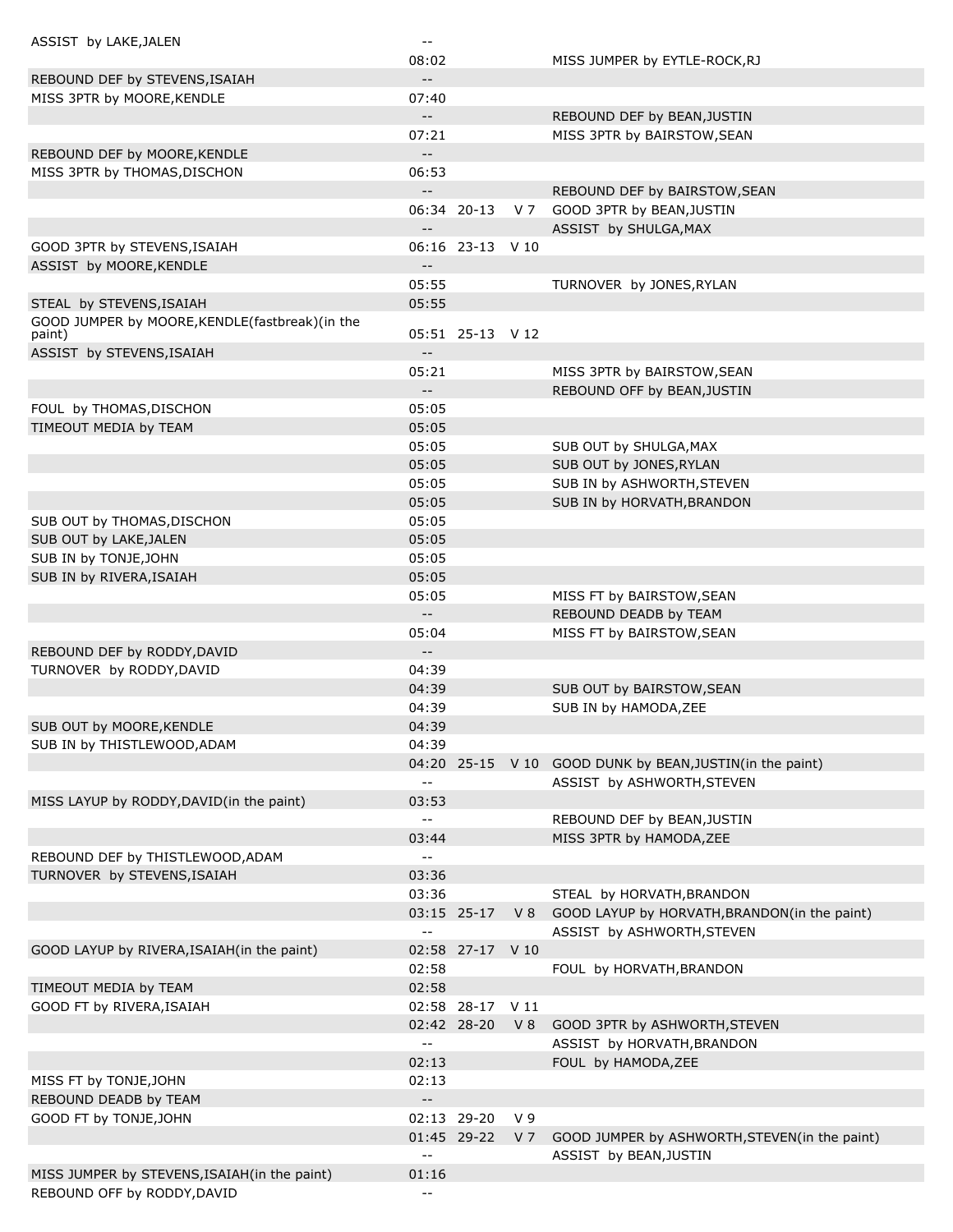|                                         | 01:16 |                  |                | FOUL by HAMODA, ZEE                         |
|-----------------------------------------|-------|------------------|----------------|---------------------------------------------|
| GOOD FT by RODDY, DAVID                 |       | $01:16$ 30-22 V8 |                |                                             |
| MISS FT by RODDY, DAVID                 | 01:16 |                  |                |                                             |
|                                         | --    |                  |                | REBOUND DEF by HAMODA, ZEE                  |
|                                         |       | 00:55 30-24      | V <sub>6</sub> | GOOD DUNK by HORVATH, BRANDON(in the paint) |
|                                         | --    |                  |                | ASSIST by ASHWORTH, STEVEN                  |
| MISS DUNK by RODDY, DAVID(in the paint) | 00:31 |                  |                |                                             |
|                                         | 00:31 |                  |                | BLOCK by BEAN, JUSTIN                       |
|                                         | --    |                  |                | REBOUND DEF by HAMODA, ZEE                  |
|                                         | 00:24 |                  |                | MISS 3PTR by HAMODA, ZEE                    |
| REBOUND DEF by THISTLEWOOD, ADAM        | --    |                  |                |                                             |
| TIMEOUT 30SEC by TEAM                   | 00:19 |                  |                |                                             |
|                                         | 00:19 |                  |                | SUB OUT by BEAN, JUSTIN                     |
|                                         | 00:19 |                  |                | SUB IN by BAIRSTOW, SEAN                    |
| SUB OUT by THISTLEWOOD, ADAM            | 00:19 |                  |                |                                             |
| SUB IN by JACOBS, CHANDLER              | 00:19 |                  |                |                                             |
| MISS 3PTR by STEVENS, ISAIAH            | 00:05 |                  |                |                                             |
|                                         |       |                  |                | REBOUND DEF by HAMODA, ZEE                  |

# 2nd Half Play By Play

| VISITORS: Colorado St.                     | Time                      |             |                | Score Margin HOME TEAM: Utah St.                 |
|--------------------------------------------|---------------------------|-------------|----------------|--------------------------------------------------|
|                                            | 20:00                     |             |                | SUB OUT by BAIRSTOW, SEAN                        |
|                                            | 20:00                     |             |                | SUB OUT by HAMODA, ZEE                           |
|                                            | 20:00                     |             |                | SUB IN by MILLER, BROCK                          |
|                                            | 20:00                     |             |                | SUB IN by BEAN, JUSTIN                           |
| SUB OUT by JACOBS, CHANDLER                | 20:00                     |             |                |                                                  |
| SUB OUT by RIVERA, ISAIAH                  | 20:00                     |             |                |                                                  |
| SUB IN by MOORE, KENDLE                    | 20:00                     |             |                |                                                  |
| SUB IN by THOMAS, DISCHON                  | 20:00                     |             |                |                                                  |
|                                            |                           | 19:44 30-27 | $V_3$          | GOOD 3PTR by MILLER, BROCK                       |
|                                            | $-$                       |             |                | ASSIST by BEAN, JUSTIN                           |
| MISS JUMPER by STEVENS, ISAIAH             | 19:12                     |             |                |                                                  |
|                                            | $\mathbb{H}^{\mathbb{H}}$ |             |                | REBOUND DEF by EYTLE-ROCK, RJ                    |
|                                            |                           | 19:03 30-29 |                | V 1 GOOD LAYUP by EYTLE-ROCK, RJ (in the paint)  |
| FOUL by TONJE, JOHN                        | 19:03                     |             |                |                                                  |
|                                            |                           | 19:03 30-30 |                | GOOD FT by EYTLE-ROCK, RJ                        |
| TURNOVER by MOORE, KENDLE                  | 18:39                     |             |                |                                                  |
|                                            | 18:39                     |             |                | STEAL by BEAN, JUSTIN                            |
|                                            |                           | 18:29 30-32 |                | H 2 GOOD LAYUP by HORVATH, BRANDON(in the paint) |
|                                            | $\sim$ $-$                |             |                | ASSIST by MILLER, BROCK                          |
| GOOD 3PTR by THOMAS, DISCHON               |                           | 18:07 33-32 | V <sub>1</sub> |                                                  |
| ASSIST by TONJE, JOHN                      | $\equiv$                  |             |                |                                                  |
|                                            |                           | 17:52 33-34 | H 1            | GOOD LAYUP by ASHWORTH, STEVEN(in the paint)     |
|                                            | $-$                       |             |                | ASSIST by HORVATH, BRANDON                       |
| MISS LAYUP by RODDY, DAVID(in the paint)   | 17:27                     |             |                |                                                  |
|                                            | $\overline{a}$            |             |                | REBOUND DEF by BEAN, JUSTIN                      |
|                                            | 16:55                     |             |                | TURNOVER by TEAM                                 |
|                                            | 16:40                     |             |                | FOUL by ASHWORTH, STEVEN                         |
| MISS 3PTR by STEVENS, ISAIAH               | 16:34                     |             |                |                                                  |
|                                            | $-$                       |             |                | REBOUND DEF by EYTLE-ROCK, RJ                    |
|                                            | 16:26                     |             |                | FOUL by EYTLE-ROCK, RJ                           |
|                                            | 16:26                     |             |                | TURNOVER by EYTLE-ROCK, RJ                       |
| MISS 3PTR by THOMAS, DISCHON               | 16:02                     |             |                |                                                  |
|                                            | $\sim$ $-$                |             |                | REBOUND DEF by BEAN, JUSTIN                      |
|                                            | 15:50                     |             |                | MISS JUMPER by BEAN, JUSTIN                      |
| REBOUND DEF by MOORE, KENDLE               | $-$                       |             |                |                                                  |
| GOOD JUMPER by MOORE, KENDLE(in the paint) |                           | 15:40 35-34 | V <sub>1</sub> |                                                  |
|                                            | 15:27                     |             |                | MISS 3PTR by ASHWORTH, STEVEN                    |
|                                            | $-$                       |             |                | REBOUND OFF by HORVATH, BRANDON                  |
|                                            |                           | 15:23 35-36 |                | H 1 GOOD LAYUP by HORVATH, BRANDON(in the paint) |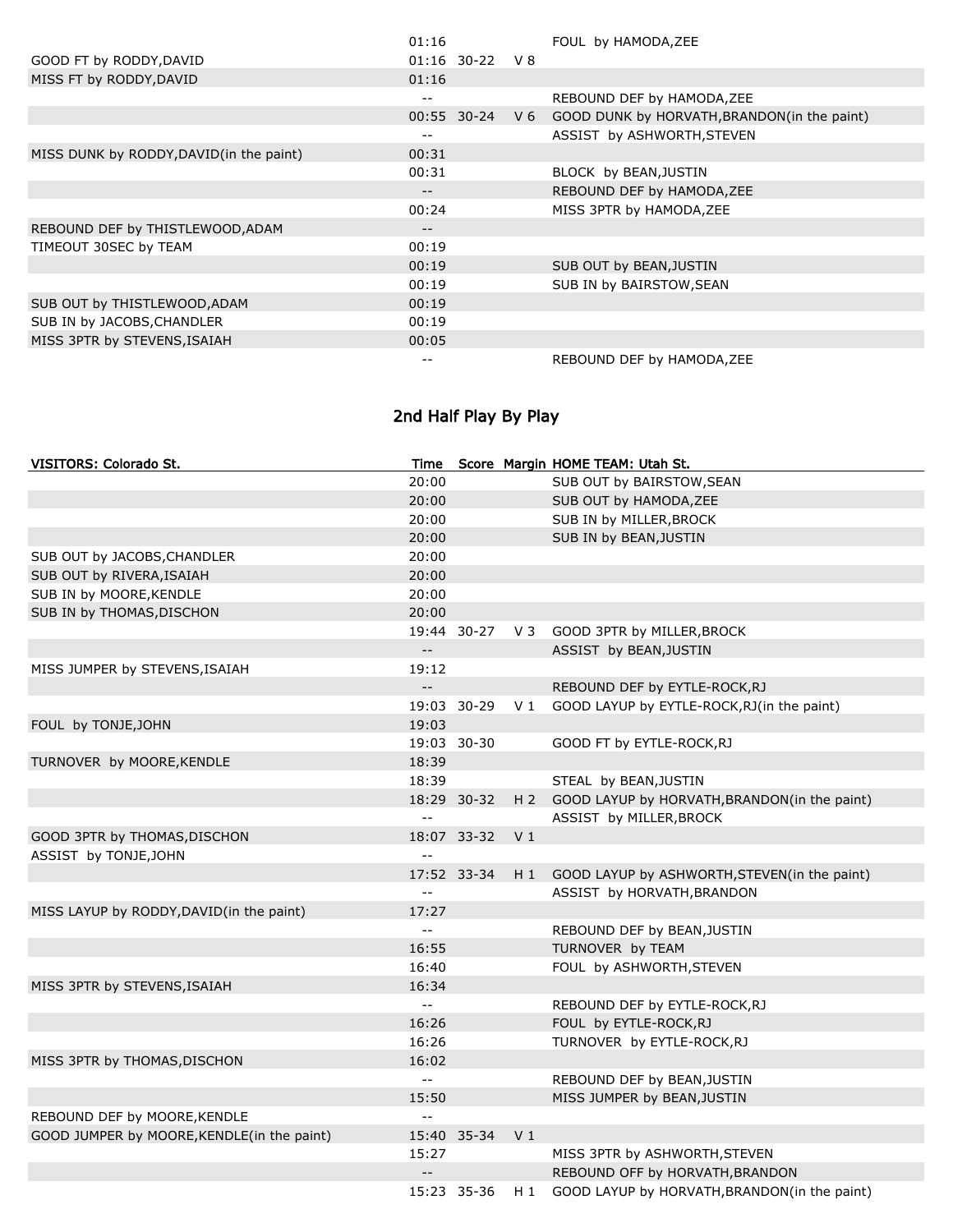| MISS 3PTR by THOMAS, DISCHON                | 15:06                                         |             |                |                                               |
|---------------------------------------------|-----------------------------------------------|-------------|----------------|-----------------------------------------------|
| REBOUND OFF by RODDY, DAVID                 | $- -$                                         |             |                |                                               |
| MISS LAYUP by STEVENS, ISAIAH(in the paint) | 14:59                                         |             |                |                                               |
|                                             | 14:59                                         |             |                | BLOCK by HORVATH, BRANDON                     |
|                                             | $\overline{\phantom{a}}$                      |             |                | REBOUND DEF by HORVATH, BRANDON               |
|                                             | 14:50                                         |             |                | MISS JUMPER by HORVATH, BRANDON(in the paint) |
| REBOUND DEF by TONJE, JOHN                  | $--$                                          |             |                |                                               |
| MISS JUMPER by THOMAS, DISCHON              | 14:37                                         |             |                |                                               |
|                                             | $-$                                           |             |                | REBOUND DEF by ASHWORTH, STEVEN               |
|                                             | 14:13                                         |             |                | MISS 3PTR by EYTLE-ROCK, RJ                   |
|                                             | $--$                                          |             |                | REBOUND OFF by BEAN, JUSTIN                   |
| FOUL by MOORE, KENDLE                       | 14:09                                         |             |                |                                               |
| TIMEOUT MEDIA by TEAM                       | 14:09                                         |             |                |                                               |
|                                             | 14:09                                         |             |                | SUB OUT by EYTLE-ROCK, RJ                     |
|                                             | 14:09                                         |             |                | SUB OUT by MILLER, BROCK                      |
|                                             | 14:09                                         |             |                | SUB IN by BAIRSTOW, SEAN                      |
|                                             | 14:09                                         |             |                | SUB IN by JONES, RYLAN                        |
| SUB OUT by TONJE, JOHN                      | 14:09                                         |             |                |                                               |
| SUB OUT by MOORE, KENDLE                    | 14:09                                         |             |                |                                               |
| SUB OUT by THOMAS, DISCHON                  | 14:09                                         |             |                |                                               |
| SUB IN by MOORS, JAMES                      | 14:09                                         |             |                |                                               |
|                                             | 14:09                                         |             |                |                                               |
| SUB IN by JACOBS, CHANDLER                  |                                               |             |                |                                               |
| SUB IN by RIVERA, ISAIAH                    | 14:09                                         |             |                |                                               |
|                                             | 14:04                                         |             |                | TURNOVER by ASHWORTH, STEVEN                  |
| STEAL by RIVERA, ISAIAH                     | 14:04                                         |             |                |                                               |
| MISS JUMPER by RIVERA, ISAIAH(in the paint) | 13:59                                         |             |                |                                               |
|                                             | 13:59                                         |             |                | BLOCK by BAIRSTOW, SEAN                       |
| REBOUND OFF by TEAM                         | $\mathord{\hspace{1pt}\text{--}\hspace{1pt}}$ |             |                |                                               |
| MISS LAYUP by MOORS, JAMES (in the paint)   | 13:47                                         |             |                |                                               |
|                                             | 13:47                                         |             |                | BLOCK by BAIRSTOW, SEAN                       |
| REBOUND OFF by MOORS, JAMES                 | $- \, -$                                      |             |                |                                               |
|                                             | 13:45                                         |             |                | FOUL by HORVATH, BRANDON                      |
| MISS LAYUP by MOORS, JAMES (in the paint)   | 13:42                                         |             |                |                                               |
| REBOUND OFF by TEAM                         | $\mathord{\hspace{1pt}\text{--}\hspace{1pt}}$ |             |                |                                               |
|                                             | 13:41                                         |             |                | SUB OUT by HORVATH, BRANDON                   |
|                                             | 13:41                                         |             |                | SUB IN by ZAPALA, SZYMON                      |
| GOOD LAYUP by RODDY, DAVID(in the paint)    |                                               | 13:36 37-36 | V <sub>1</sub> |                                               |
|                                             | 13:36                                         |             |                | FOUL by ZAPALA, SZYMON                        |
| MISS FT by RODDY, DAVID                     | 13:35                                         |             |                |                                               |
|                                             | н.                                            |             |                | REBOUND DEF by BEAN, JUSTIN                   |
| FOUL by JACOBS, CHANDLER                    | 13:35                                         |             |                |                                               |
|                                             | 13:35                                         |             |                | SUB OUT by ZAPALA, SZYMON                     |
|                                             | 13:35                                         |             |                | SUB IN by MILLER, BROCK                       |
|                                             | 13:07                                         |             |                | MISS 3PTR by MILLER, BROCK                    |
|                                             | $\sim$                                        |             |                | REBOUND OFF by BEAN, JUSTIN                   |
| FOUL by RIVERA, ISAIAH                      | 13:05                                         |             |                |                                               |
|                                             | 12:54                                         |             |                | MISS JUMPER by BEAN, JUSTIN                   |
| REBOUND DEF by MOORS, JAMES                 | $\sim$ $\sim$                                 |             |                |                                               |
| FOUL by STEVENS, ISAIAH                     | 12:37                                         |             |                |                                               |
| TURNOVER by STEVENS, ISAIAH                 | 12:37                                         |             |                |                                               |
| SUB OUT by STEVENS, ISAIAH                  | 12:37                                         |             |                |                                               |
| SUB IN by MOORE, KENDLE                     | 12:37                                         |             |                |                                               |
| FOUL by RIVERA, ISAIAH                      | 12:22                                         |             |                |                                               |
|                                             | 12:22                                         |             |                | MISS FT by BEAN, JUSTIN                       |
|                                             | $\overline{\phantom{a}}$                      |             |                | REBOUND DEADB by TEAM                         |
|                                             |                                               |             |                |                                               |
|                                             |                                               | 12:22 37-37 |                | GOOD FT by BEAN, JUSTIN                       |
| MISS LAYUP by RIVERA, ISAIAH(in the paint)  | 11:57                                         |             |                |                                               |
| REBOUND OFF by MOORS, JAMES                 | $\mathord{\hspace{1pt}\text{--}\hspace{1pt}}$ |             |                |                                               |
| TIMEOUT MEDIA by TEAM                       | 11:54                                         |             |                |                                               |
|                                             | 11:54                                         |             |                | SUB OUT by ASHWORTH, STEVEN                   |
|                                             | 11:54                                         |             |                | SUB IN by EYTLE-ROCK, RJ                      |
| MISS JUMPER by MOORE, KENDLE                | 11:37                                         |             |                |                                               |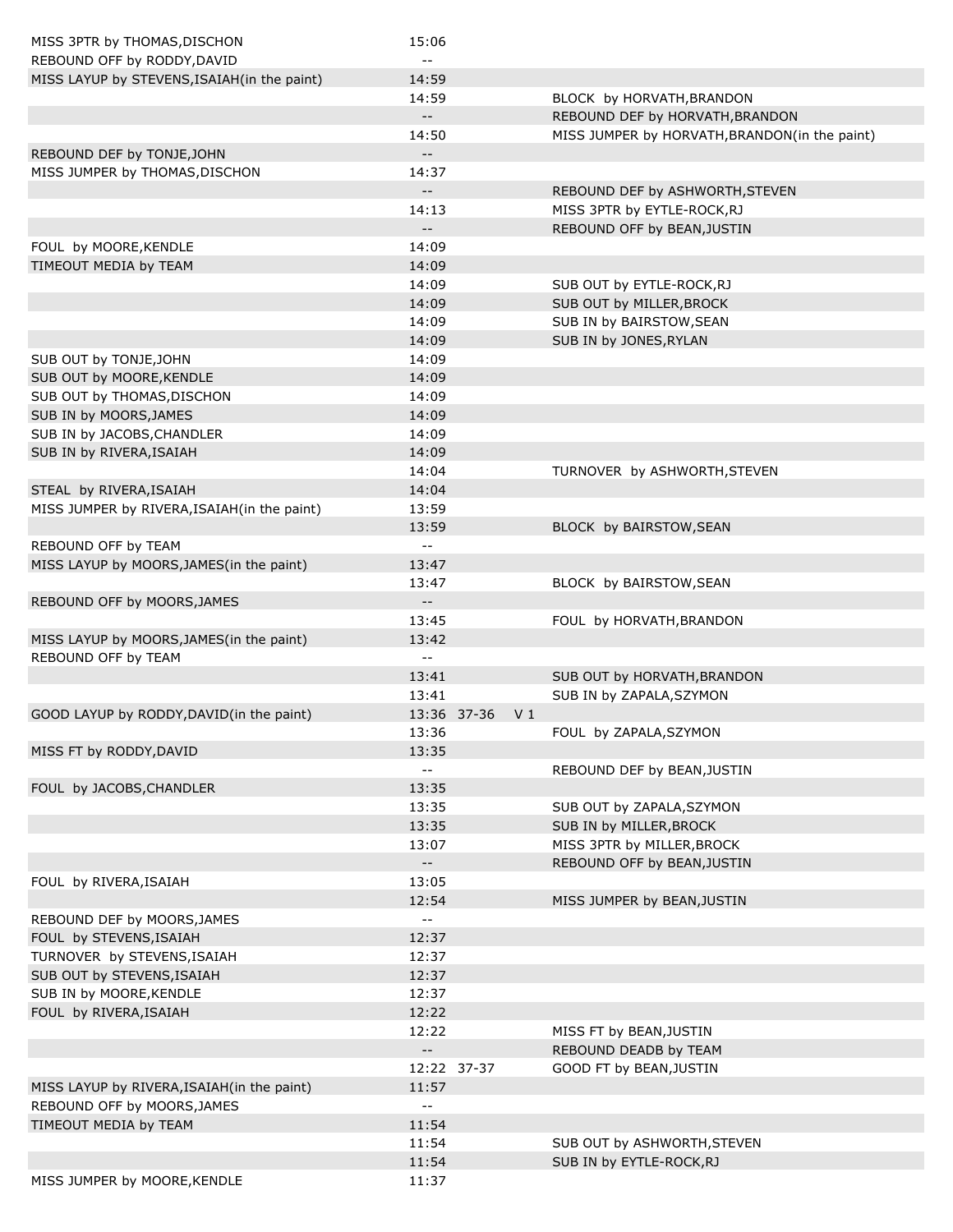|                                            | $\mathbf{m}$               |                |                | REBOUND DEF by EYTLE-ROCK, RJ               |
|--------------------------------------------|----------------------------|----------------|----------------|---------------------------------------------|
|                                            |                            | 11:13 37-39    |                | H 2 GOOD JUMPER by BAIRSTOW, SEAN           |
|                                            | $\overline{\phantom{a}}$   |                |                | ASSIST by JONES, RYLAN                      |
| MISS JUMPER by MOORE, KENDLE(in the paint) | 10:47                      |                |                |                                             |
|                                            | $-$                        |                |                | REBOUND DEF by EYTLE-ROCK, RJ               |
|                                            |                            | 10:23 37-41    | H 4            | GOOD JUMPER by EYTLE-ROCK, RJ(in the paint) |
| TURNOVER by MOORS, JAMES                   | 10:07                      |                |                |                                             |
|                                            |                            |                |                |                                             |
|                                            | 10:07                      |                |                | STEAL by JONES, RYLAN                       |
|                                            | 09:57                      |                |                | MISS 3PTR by MILLER, BROCK                  |
| REBOUND DEF by RODDY, DAVID                | $\overline{a}$             |                |                |                                             |
| GOOD 3PTR by MOORE, KENDLE                 |                            | 09:35 40-41    | $H_1$          |                                             |
| ASSIST by RODDY, DAVID                     | $-$                        |                |                |                                             |
|                                            | 09:09                      |                |                | MISS 3PTR by BAIRSTOW, SEAN                 |
| REBOUND DEF by MOORS, JAMES                | $-1$                       |                |                |                                             |
| GOOD 3PTR by MOORE, KENDLE                 |                            | 08:41 43-41    | V <sub>2</sub> |                                             |
| ASSIST by RODDY, DAVID                     | $-$                        |                |                |                                             |
|                                            | 08:32                      |                |                | TIMEOUT 30SEC by TEAM                       |
| TIMEOUT MEDIA by TEAM                      | 08:32                      |                |                |                                             |
|                                            | 08:32                      |                |                | SUB OUT by JONES, RYLAN                     |
|                                            | 08:32                      |                |                |                                             |
|                                            |                            |                |                | SUB OUT by MILLER, BROCK                    |
|                                            | 08:32                      |                |                | SUB IN by ASHWORTH, STEVEN                  |
|                                            | 08:32                      |                |                | SUB IN by HORVATH, BRANDON                  |
| SUB OUT by MOORS, JAMES                    | 08:32                      |                |                |                                             |
| SUB OUT by JACOBS, CHANDLER                | 08:32                      |                |                |                                             |
| SUB OUT by RIVERA, ISAIAH                  | 08:32                      |                |                |                                             |
| SUB IN by TONJE, JOHN                      | 08:32                      |                |                |                                             |
| SUB IN by STEVENS, ISAIAH                  | 08:32                      |                |                |                                             |
| SUB IN by THISTLEWOOD, ADAM                | 08:32                      |                |                |                                             |
|                                            | 08:09                      |                |                | MISS 3PTR by EYTLE-ROCK, RJ                 |
| REBOUND DEF by THISTLEWOOD, ADAM           | $-$                        |                |                |                                             |
| GOOD JUMPER by MOORE, KENDLE(in the paint) |                            | 07:57 45-41    | V <sub>4</sub> |                                             |
|                                            |                            |                |                |                                             |
| FOUL by STEVENS, ISAIAH                    | 07:42                      |                |                |                                             |
| TIMEOUT MEDIA by TEAM                      | 07:42                      |                |                |                                             |
|                                            | 07:42                      |                |                | MISS FT by HORVATH, BRANDON                 |
|                                            | $\overline{\phantom{a}}$   |                |                | REBOUND DEADB by TEAM                       |
|                                            | 07:42                      |                |                | MISS FT by HORVATH, BRANDON                 |
| REBOUND DEF by THISTLEWOOD, ADAM           | $\overline{\phantom{a}}$   |                |                |                                             |
| GOOD LAYUP by RODDY, DAVID(in the paint)   |                            | 07:25 47-41 V6 |                |                                             |
|                                            | 07:08                      |                |                | MISS 3PTR by BEAN, JUSTIN                   |
| REBOUND DEF by RODDY, DAVID                | $\sim$ $\sim$              |                |                |                                             |
| GOOD JUMPER by RODDY, DAVID(in the paint)  |                            | 06:49 49-41    | V8             |                                             |
|                                            |                            | 06:34 49-44    | V <sub>5</sub> | GOOD 3PTR by EYTLE-ROCK, RJ                 |
|                                            | $\overline{\phantom{a}}$ . |                |                | ASSIST by ASHWORTH, STEVEN                  |
| MISS 3PTR by TONJE, JOHN                   | 06:03                      |                |                |                                             |
|                                            |                            |                |                |                                             |
| REBOUND OFF by TEAM                        | $\sim$                     |                |                |                                             |
| TURNOVER by TEAM                           | 05:58                      |                |                |                                             |
|                                            | 05:42                      |                |                | MISS JUMPER by EYTLE-ROCK, RJ               |
| REBOUND DEF by RODDY, DAVID                | $\mathbb{L}^{\perp}$       |                |                |                                             |
|                                            | 05:41                      |                |                | FOUL by BEAN, JUSTIN                        |
| FOUL by STEVENS, ISAIAH                    | 05:31                      |                |                |                                             |
| TURNOVER by STEVENS, ISAIAH                | 05:31                      |                |                |                                             |
|                                            | 05:31                      |                |                | SUB OUT by BAIRSTOW, SEAN                   |
|                                            | 05:31                      |                |                | SUB IN by MILLER, BROCK                     |
| SUB OUT by STEVENS, ISAIAH                 | 05:31                      |                |                |                                             |
| SUB IN by JACOBS, CHANDLER                 | 05:31                      |                |                |                                             |
|                                            | 05:16                      |                |                |                                             |
| FOUL by RODDY, DAVID                       |                            |                |                |                                             |
|                                            |                            | 05:16 49-45    | V <sub>4</sub> | GOOD FT by HORVATH, BRANDON                 |
|                                            | 05:16                      |                |                | MISS FT by HORVATH, BRANDON                 |
| REBOUND DEF by THISTLEWOOD, ADAM           | $\overline{\phantom{a}}$ . |                |                |                                             |
| GOOD 3PTR by MOORE, KENDLE                 |                            | 04:58 52-45    | V 7            |                                             |
| ASSIST by JACOBS, CHANDLER                 | $\overline{\phantom{a}}$   |                |                |                                             |
|                                            | 04:39                      |                |                | MISS 3PTR by MILLER, BROCK                  |